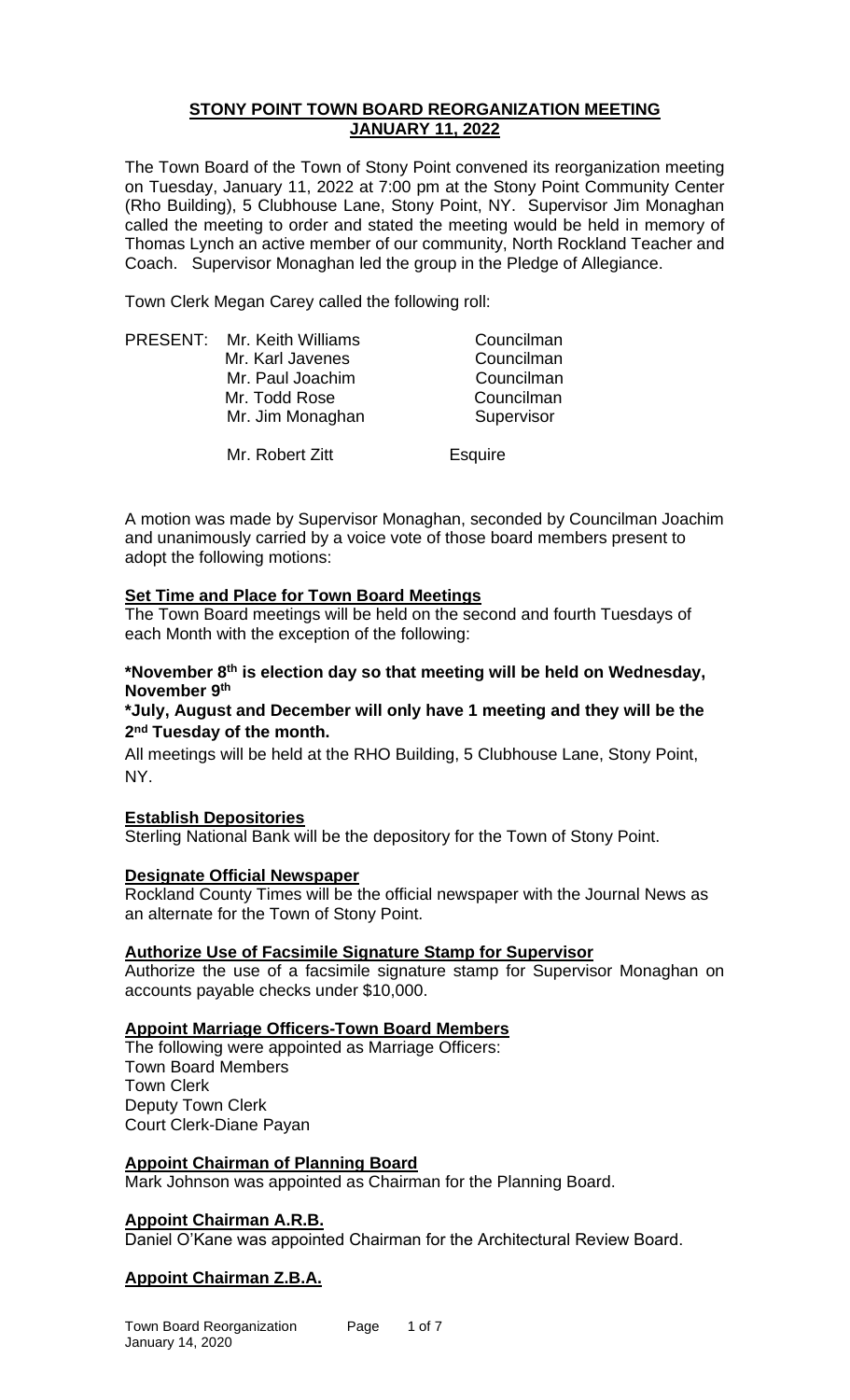Tom Wright was appointed chairman for the Zoning Board of Appeals.

### **Appoint Town Historian**

Bradley Conklin was appointed as Town Historian with Joan Skinner as an alternate.

### **Supervisor's Appointment – Confidential Assistant**

Amy Stamm was appointed as Confidential Assistant to the Supervisor.

#### **Supervisor's Appointment – Finance Director**

Gregg Smith was appointed as Finance Director.

#### **Supervisor's Appointment - Deputy Supervisor**

Paul Joachim was appointed as Deputy Supervisor.

#### **Town Clerk's Appointment – Deputy Town Clerk**

Holli Finn was appointed as Deputy Town Clerk.

### **Receiver Of Taxes Appointment – Deputy Receiver of Taxes**

Doris Campbell was appointed as Deputy Receiver of taxes.

#### **Appoint Registrar of Vital Statistics**

Megan Carey was appointed as Registrar of Vital Statistics.

#### **Appoint Deputy Registrar of Vital Statistics**

Holli Finn was appointed as Deputy Registrar of Vital Statistics.

#### **Salaries For Elected Officials**

The following are salaries for elected officials for 2022:

## 2022 SALARIES ELECTED OFFICIALS

SUPERVISOR \$122,100.00 TOWN BOARD \$16,382.00 EACH TOWN CLERK \$80,453.00 TAX RECEIVER \$61,535.00 SUPT. OF HIGHWAYS  $$ 92,777.00$ TOWN JUSTICES (2) \$49,499.00 EACH

1.75% INCREASE

#### **Set Salaries – Non-Union Employees (Full & Part-Time)**

Salaries of all non-union full-time and part-time employees and board members, as per the salary schedule set forth by the Director of Finance and the Supervisor and on file in the Town Clerk's Office.

#### **Standard Workday – Full & Part Time Elected and Appointed Officials**

#### **Resolution No. 1 Of 2022 Establishing Standard Workday Full & Part-Time Elected and Appointed Officials/NYS Retirement System**

RESOLVED, that the Town Board of the Town of Stony Point be and hereby establishes the following as a standard workday for full-time elected and appointed officials for the purpose of reporting to the New York State and Local Employees' Retirement System:

ALL FULL-TIME ELECTED & APPOINTED OFFICIALS SEVEN HOUR DAY ALL TITLES/ALL POSITIONS (AS LISTED) Town Supervisor Confidential Assistant to the Supervisor Town Clerk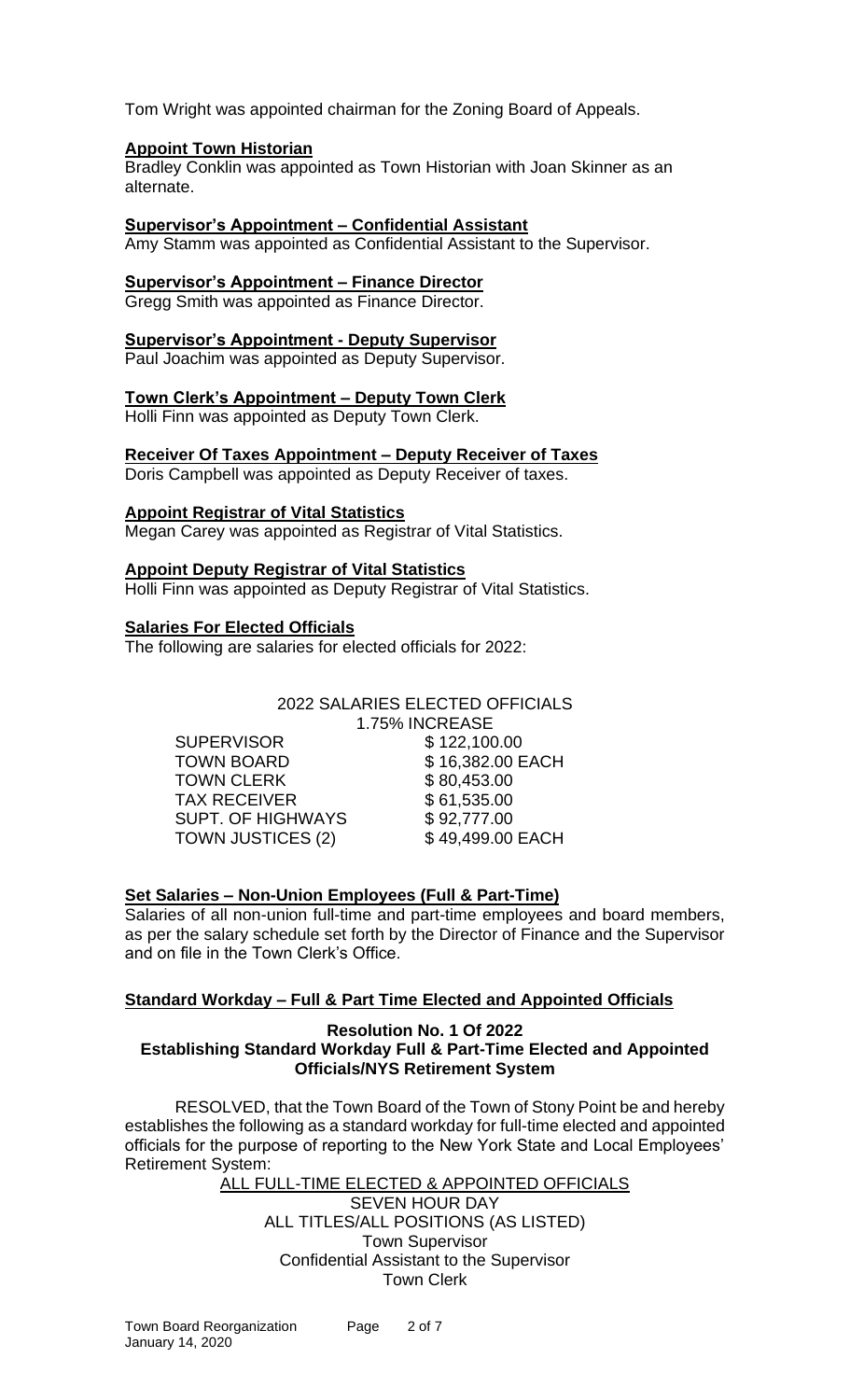Deputy Town Clerk Receiver of Taxes Superintendent of Highways Assessor Finance Director

AND BE IT FURTHER RESOLVED that the Town Board of the Town of Stony Point be and hereby establishes the following as a standard workday for part-time elected and appointed officials for the purpose of reporting to the New York State and Local Employees' Retirement System:

> ALL PART-TIME ELECTED & APPOINTED OFFICIALS SIX HOUR DAY ALL TITLES/ALL POSITIONS (AS LISTED) Town Council Members Zoning Board Members Planning Board Members ARB Members Town Justices Deputy Tax Receiver

## **Standard Workday Part Time Non-Elected & Appointed Officials**

#### **Resolution No 2 Of 2022 Establishing Standard Workday Part-Time Non-Elected and Appointed Employees/NYS Retirement System**

RESOLVED, that the Town Board of the Town of Stony Point be and hereby establishes the following as a standard workday for part-time non-elected and appointed employees for the purpose of reporting to the New York State and Local Employees' Retirement System:

## ALL PART-TIME NON-ELECTED & APPOINTED EMPLOYEES SIX HOUR DAY ALL TITLES/ALL POSITIONS (AS LISTED)

Recreation Facility Attendants Custodial Worker Court Attendant Fire Inspector Dog Control Officer Part Time Police Clerical PD **Dispatchers** Security Aid Seasonal Clerk/Tax Receiver Camp Counselors/Lifeguards Golf Course Seasonal Maintenance Workers Golf Course Seasonal Operations Workers

## **Procurement Policy**

The following resolution is the towns procurement policy:

### **Resolution No. 3 Of 2022 Regarding Town Procurement Policy**

WHEREAS, the Town Board for the Town of Stony Point wishes by Resolution to adopt policies and procedures regarding the procurement of goods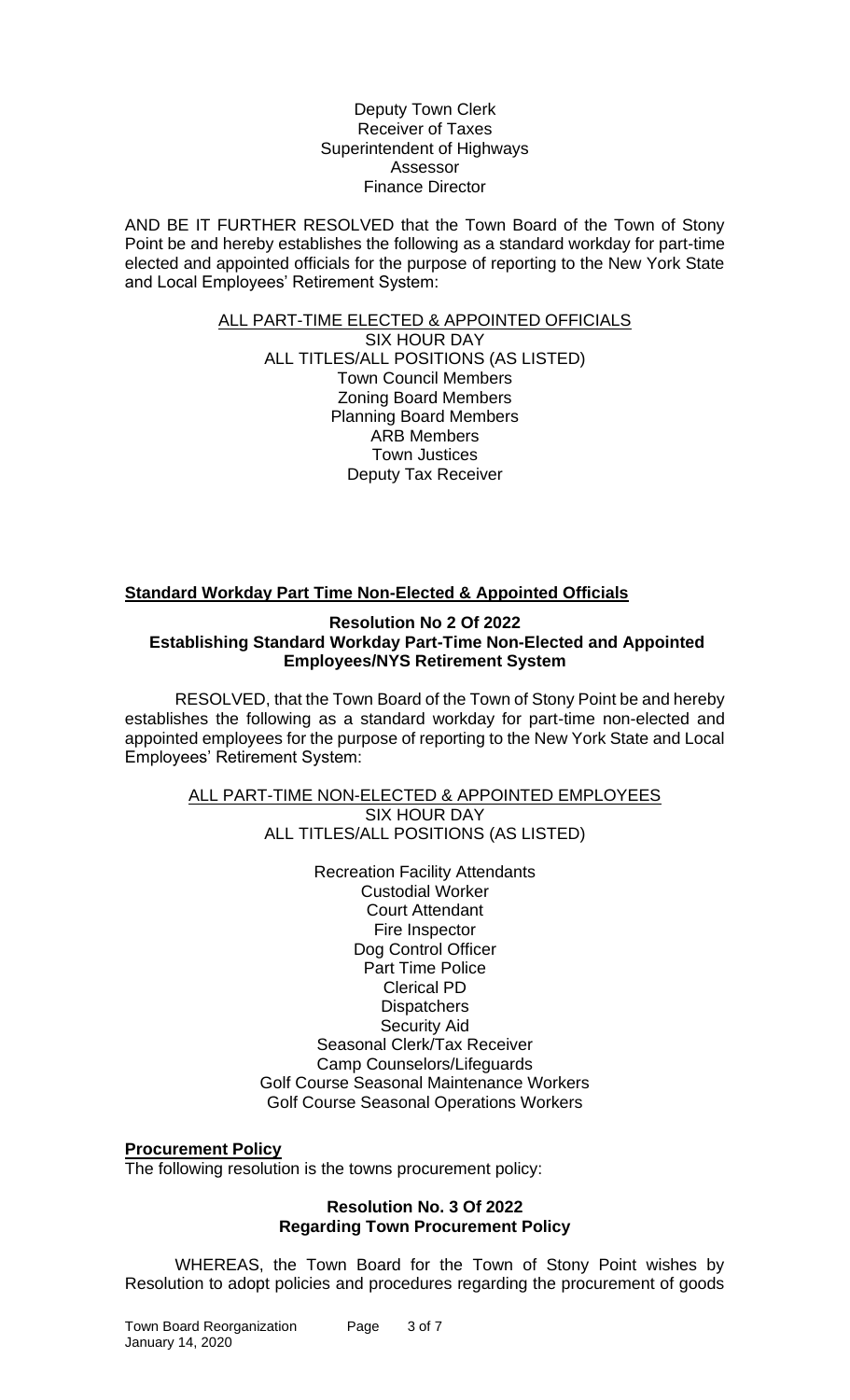and services which are not required to be made pursuant to the competitive bidding requirements of state laws; and

WHEREAS, the Procurement Policy shall pursuant to Town Law Section 104-b(2)(f) shall be updated biennially concerning the individual or individuals responsible for purchasing and their respective titles; and

WHEREAS, the individuals responsible for purchasing is the Department heads for each Department and the assistant to the Supervisor for all Town Board requirements whose names are attached to this Resolution; and

WHEREAS, the Procurement Policy of the Town shall be set forth in detail and shall be reviewed annually pursuant to Town Law Section 104-b (4).

NOW, THEREFORE, it is resolved as follows:

1. **Adoption; applicability.** The Town of Stony Point, New York does hereby adopt the following procurement policy which is intended to apply to all goods and services which are not required by law to be publicly bid.

2. **Determination of purchase**. Every purchase made will be initially reviewed to determine whether it is a purchase contract or a public works contract. Once that determination is made, a good-faith effort will be made to determine whether it is known or can reasonably be expected that the aggregate amount to be spent on the item of supply or service is not subject to competitive bidding, taking into account past purchases and the aggregate amount to be spent in a year. As a general guide, items of work of the same or similar nature which are customarily handled by the same vendors or contractors should be treated as single items for purposes of determining whether the dollar threshold will be exceeded.

3. **Purchases not subject to competitive bidding.** The following items are not subject to competitive bidding pursuant to §103 of the General Municipal law:

- A. Purchase contracts under \$20,000 and public works contracts under \$35,000.
- B. Emergency purchases.
- C. Goods purchased from correctional institutions or agencies for the blind or severely handicapped.
- D. Purchases under state and county contracts.
- E. Surplus and secondhand purchases from another governmental entity.
- F. Items which may only be purchased from one source.
- G. Goods purchased at auction.
- H. Professional Services.
- I. True Leases.

4. **Documentation of decision regarding bidding**. The decision that a purchase is not subject to competitive bidding will be documented, in writing. This documentation may include written or verbal quotes from vendors, a memo from the purchaser indicating how the decision was arrived at, a copy of the contract indicating the source which makes the item or service exempt, a memo from the purchaser detailing the circumstances which led to an emergency purchase or any other written documentation that is appropriate.

5. **Purchase to be at lowest price and responsible provider**. All goods and services will be secured by use of written requests for proposals, written quotations, verbal quotations, or any other method that assures that goods will be purchased at the lowest price and responsible provider.

## 6. **Methods of purchase.**

A. The following method of purchase will be used when required by this policy in order to achieve the highest savings: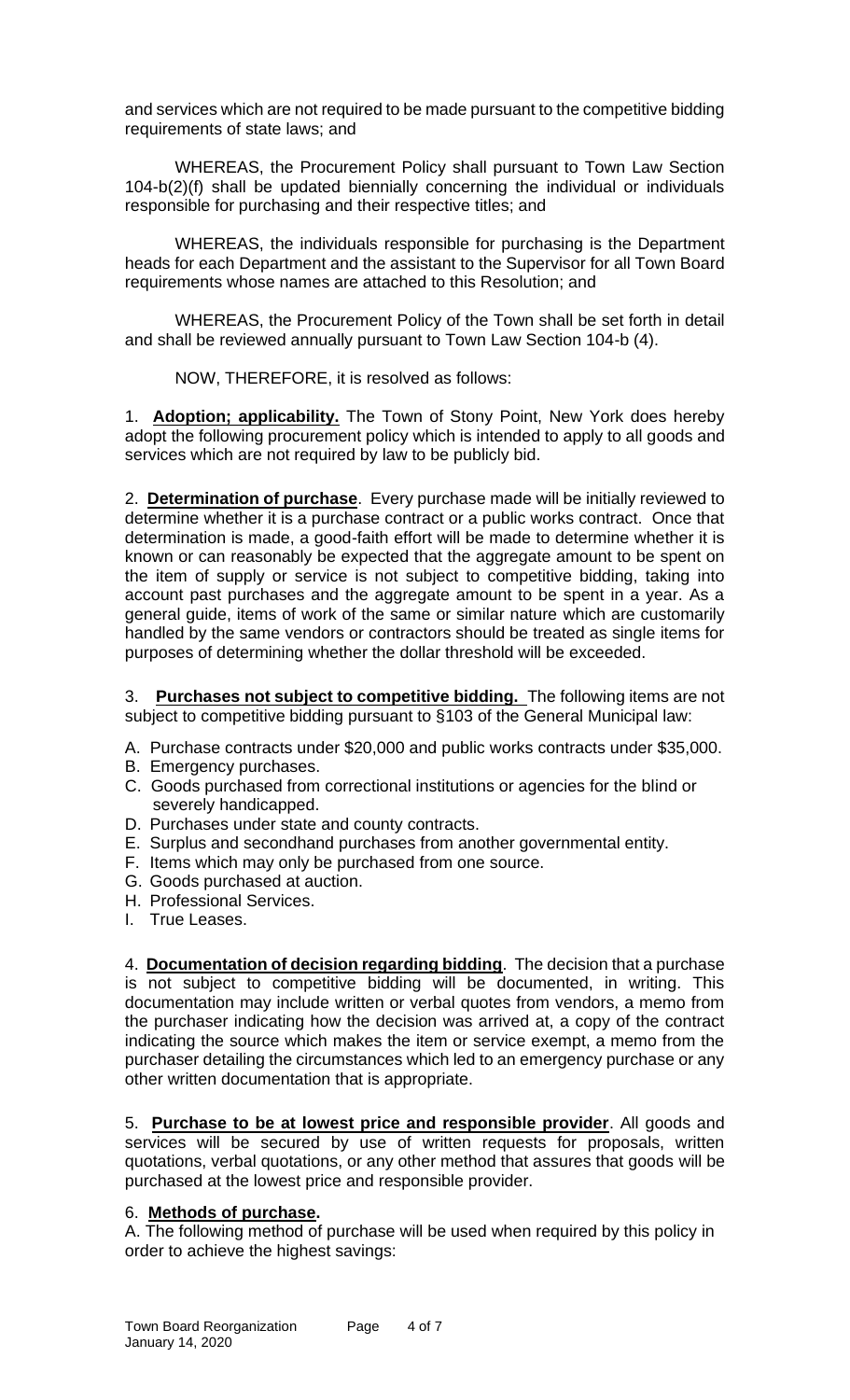| <b>Estimated Amount of Purchase</b> | <b>Method</b>                                                   |
|-------------------------------------|-----------------------------------------------------------------|
| <b>Contract</b>                     |                                                                 |
| \$1000 to \$4,999                   | 2 verbal quotations                                             |
| \$5,000 to \$19,999                 | written/FAX quotations or written<br>3<br>request for proposals |

| <b>Estimated Amount of Public Works</b> | <b>Method</b>                          |
|-----------------------------------------|----------------------------------------|
| <b>Contract</b>                         |                                        |
| \$1,000 to \$4,999                      | 2 verbal quotations                    |
| \$5,000 to \$9,999                      | 2 written/FAX quotations               |
| \$10,000 to \$34,999                    | written/FAX quotations or written<br>3 |
|                                         | request for proposals                  |

B. A good-faith effort shall be made to obtain the required number of proposals or quotations. If the purchaser is unable to obtain the required number of proposals or quotations, the purchaser will document the attempt made at obtaining the proposals. In no event shall the failure to obtain the proposals be a bar to the procurement.

# 7. **Documentation required.**

- A. Documentation is required for each action taken in connection with each procurement.
- B. Documentation and an explanation is required whenever a contract is awarded to other than the lowest responsible offeror. This documentation will include an explanation of how the award will achieve savings and/or why it is in the best interests of the Town and its taxpayers to make an award to other than the low bidder and/or how the offeror was not responsible. A determination that the offeror is not responsible shall be made by the purchaser and may be reviewed by the Town Board.
- C. A Request for Proposal may be restricted within the Town or county, provided that it does not violate this Policy. In the event that a Request for Proposal will contain such a geographic restriction the purchaser shall document the manner in which it does not violate this Policy.

## 8. **Alternative proposals not required.**

Pursuant to General Municipal Law § 104-b, Subdivision 2f, a procurement policy may contain circumstances when, or types of procurements for which, in the sole discretion of the Town Board, the solicitation of alternative proposals or quotations will not be in the best interest of the municipality. In the following circumstances it may not be in the best interests of the Town of Stony Point to solicit quotations or document the basis for not accepting the lowest bid:

- A. Professional services or services requiring special or technical skill, training or expertise.
	- (1) The individual or company must be chosen based on accountability, reliability, responsibility, skill, education and training, judgment, integrity and moral worth. These qualifications are not necessarily found in the individual or company that offers the lowest price, and the nature of these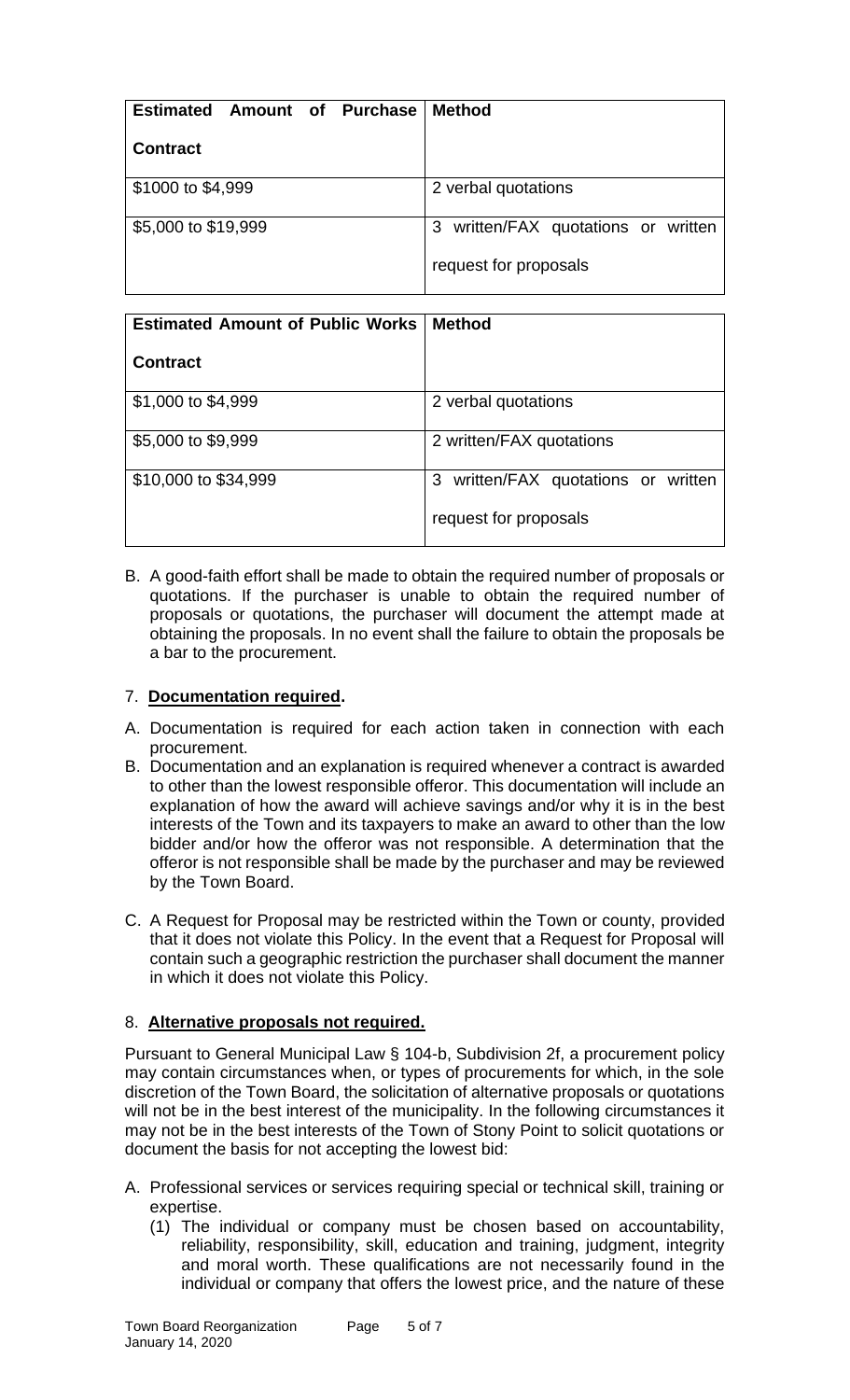services are such that they do not readily lend themselves to competitive procurement procedures. In determining whether a service fits into this category, the Town Board shall take into consideration the following guidelines:

- (a) Whether the services are subject to state licensing or testing requirements.
- (b) Whether substantial formal education or training or successful experience is a necessary prerequisite to the performance of the services.
- (c) Whether the services require a personal relationship between the individual and municipal officials.
- (2) Professional shall include but not be limited to the following: services of an attorney; services of a physician; services of an engineer engaged to prepare plans, maps and estimates; securing insurance coverage and/or services of an insurance broker; services of a certified public accountant; investment management services; economic development; professional; printing services involving extensive writing, editing or art work; management of municipally owned property; and computer software or programming services for customized programs or services involved in substantial modification and customizing of prepackaged software.
- (3) The Town by and through the Town Board may, at its discretion, require that the professional provide the following:
	- (a) A completed acquisition form submitted to the department head which provides a request for work to be performed, including hours to be spent, description of work to be performed and projected cost.
	- (b) The Town shall have the option of obtaining additional quoted for the services to be provided and may accept a lower quote.
	- (c) In the event that the cost of services to be provided shall exceed the amounts specified on the acquisition form the professional shall submit an extension request form to the Town Board for approval prior to expending additional materials or services in excess of the amount specified in the original acquisition form.
	- (d) Prior to payment the professional shall submit the following:
		- [1] Complete description of work performed;
		- [2] Where appropriate, hours for each item with appropriate rate charged; and
		- [3] Copy of approved acquisition form signed by any appropriate department head together with any signed extension forms for sums due in addition to the amounts set forth in the original acquisition form.
- B. Emergency purchases pursuant to § 103, Subdivision 4, of the General Municipal Law. Due to the nature of this exception, these goods or services must be purchased immediately, and a delay in order to seek alternate proposals may threaten the life, health, safety or welfare of the residents. This subsection does not preclude alternate proposals, if time permits.
- C. Purchases of surplus and secondhand goods from any source. If alternate proposals are required, the Town is precluded from purchasing surplus and secondhand goods at auctions or through specific advertised sources where the best prices are usually obtained. It is also difficult to try to compare prices of used goods, and a lower price may indicate an older product.
- D. Goods or services under \$250. The time and documentation required to purchase through this policy may be more costly than the item itself and would therefore not be in the best interests of the taxpayer. In addition it is not likely that such small contracts would be awarded based on favoritism.
- 9. **Effective date; annual review**. This policy shall go into effect January 11, 2022, and will be reviewed annually.

#### **Titles of Individuals Responsible for Purchasing Pursuant to This Town Procurement Policy**

- 1. Amy Stamm, Confidential Assistant to Supervisor is responsible for the purchase of all office supplies.
- 2. Larry Brissing, Superintendent of Highways for Highway Department.